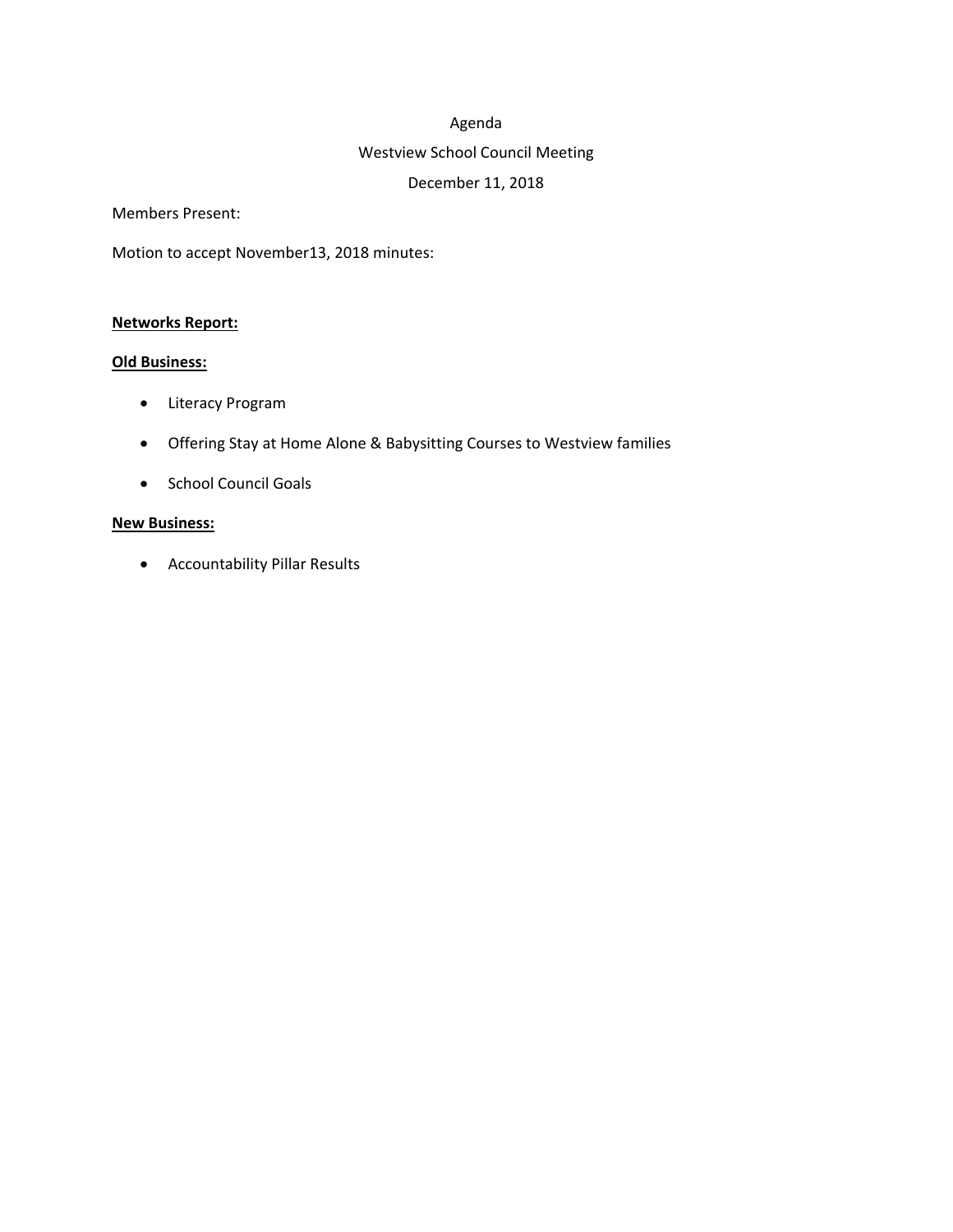# Agenda Westview School Parents Association Meeting December 11<sup>th</sup>, 2018

# **Motion to accept November 13th, 2018 minutes:**

#### **Treasurers Report**

Playground: \$21 366.19 Casino: \$36 345.77 Regular: \$2666.24

# **Requests for Funding**

Requestor: Susan Harrison

- Gift cards for student breakfast leaders & hot lunch helpers
- $•$  \$5 \$10 each
- $\bullet$  Total number of kids = ?

Motion: Second:

Requestor: Donna McCullough

- OilSands Discovery Center
- Gr 5 classroom chemistry January  $15^{th}$
- Gr 6 Oilsands Detectives January  $17<sup>th</sup>$
- Program costs  $$3$ /student x66 = \$198
- Bussing x4 trips

Motion: Second:

Requestor: Donna McCullough

- All classes
- Science in Motion Community Presentation February  $13<sup>th</sup>$  (evening)
- Science activities in the gym during February student led conferences
	- o Inflatable planetarium
	- o Science Brainteasers
- $\bullet$  \$300 (planetarium cost)

Motion: Second:

Requestor: Donna McCullough

- Grade 5 Science & STEAM projects
- Interactive Science
	- o Electronic parts
	- o Copper tape
	- o 5 color diodes 1000+ case

\$60

Motion: Second: